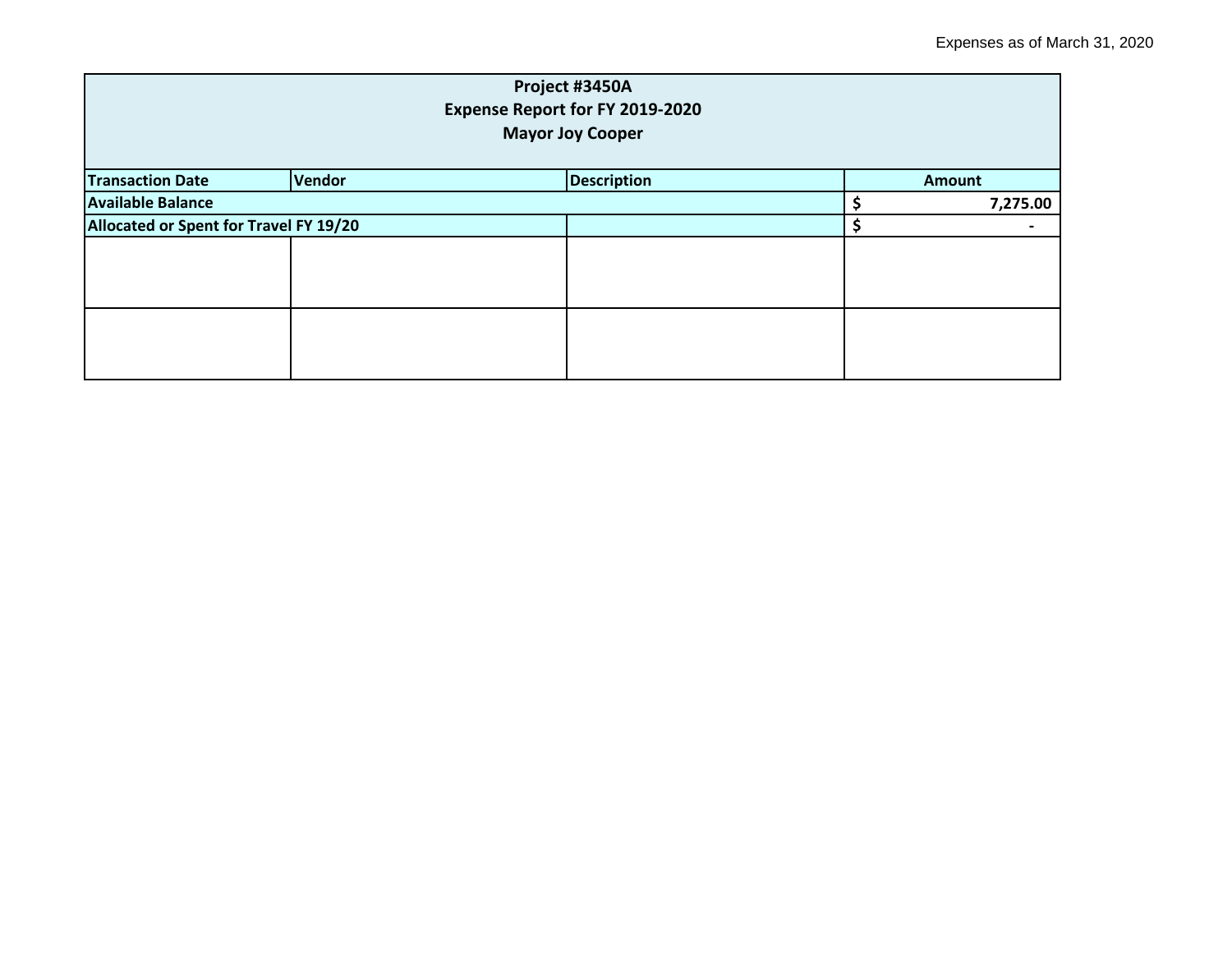|                                        |                                    | Project #3450L                             |         |          |  |  |
|----------------------------------------|------------------------------------|--------------------------------------------|---------|----------|--|--|
|                                        |                                    | <b>Expense Report for FY 2019-2020</b>     |         |          |  |  |
| Vice Mayor Sabrina Javellana           |                                    |                                            |         |          |  |  |
| <b>Transaction Date</b>                | Vendor<br><b>Description</b>       |                                            |         |          |  |  |
| <b>Available Balance</b>               |                                    |                                            | \$      | 6,070.60 |  |  |
| Allocated or Spent for Travel FY 19/20 |                                    |                                            | \$      | 2,929.40 |  |  |
|                                        | January 2020 Institute for Elected |                                            |         |          |  |  |
|                                        | Municipal Officials,               |                                            |         |          |  |  |
| 10/21/2019                             | January 10 - 12, 2019              | <b>Registration &amp; Flight</b>           | \$      | 481.60   |  |  |
|                                        |                                    |                                            |         |          |  |  |
|                                        | Broward Days-Tallahassee, FL       |                                            |         |          |  |  |
| 11/25/2019                             | January 20 - 22, 2019              | <b>Registration &amp; Flight</b>           | \$      | 612.94   |  |  |
|                                        | Silver Airways - Lobbying Days,    |                                            |         |          |  |  |
|                                        | Flight to Tallahassee, FL February |                                            |         |          |  |  |
| 11/27/2019                             | 11-12th, 2019                      | Flight to Tallahassee                      | \$      | 298.00   |  |  |
|                                        |                                    |                                            |         |          |  |  |
|                                        | FLC 2020 Legisltive Action Days-   |                                            |         |          |  |  |
| 12/30/2019                             | 2/11/2020-2/12/2020                | Expenses                                   | \$      | 50.00    |  |  |
|                                        | January 2020 Institute for Elected |                                            |         |          |  |  |
|                                        | Municipal Officials,               | Expenses - Registration, Flight, Hotel &   |         |          |  |  |
| 2/3/2020                               | January 10 - 12, 2019              | Local transportation                       | \$      | 1,104.00 |  |  |
|                                        |                                    |                                            |         |          |  |  |
|                                        | Florida League of Cities -         | Registration - IEMO Conference Advanced    |         |          |  |  |
| 2/4/2020                               | 4/24/2020 - 4/25/2020              | 2020                                       | \$      | 265.00   |  |  |
|                                        |                                    |                                            |         |          |  |  |
|                                        | Florida League of Cities -         | Registration - FLC 2020 Legislative Action |         |          |  |  |
| 2/27/2020                              | 2/11/2020 - 2/12/2020              | Days                                       | \$      | 382.86   |  |  |
|                                        | Florida League of Cities -         |                                            |         |          |  |  |
| 3/30/2020                              | 4/24/2020 - 4/25/2020              | Credit Registration - IEMO Advanced 2020   | $\zeta$ | (265.00) |  |  |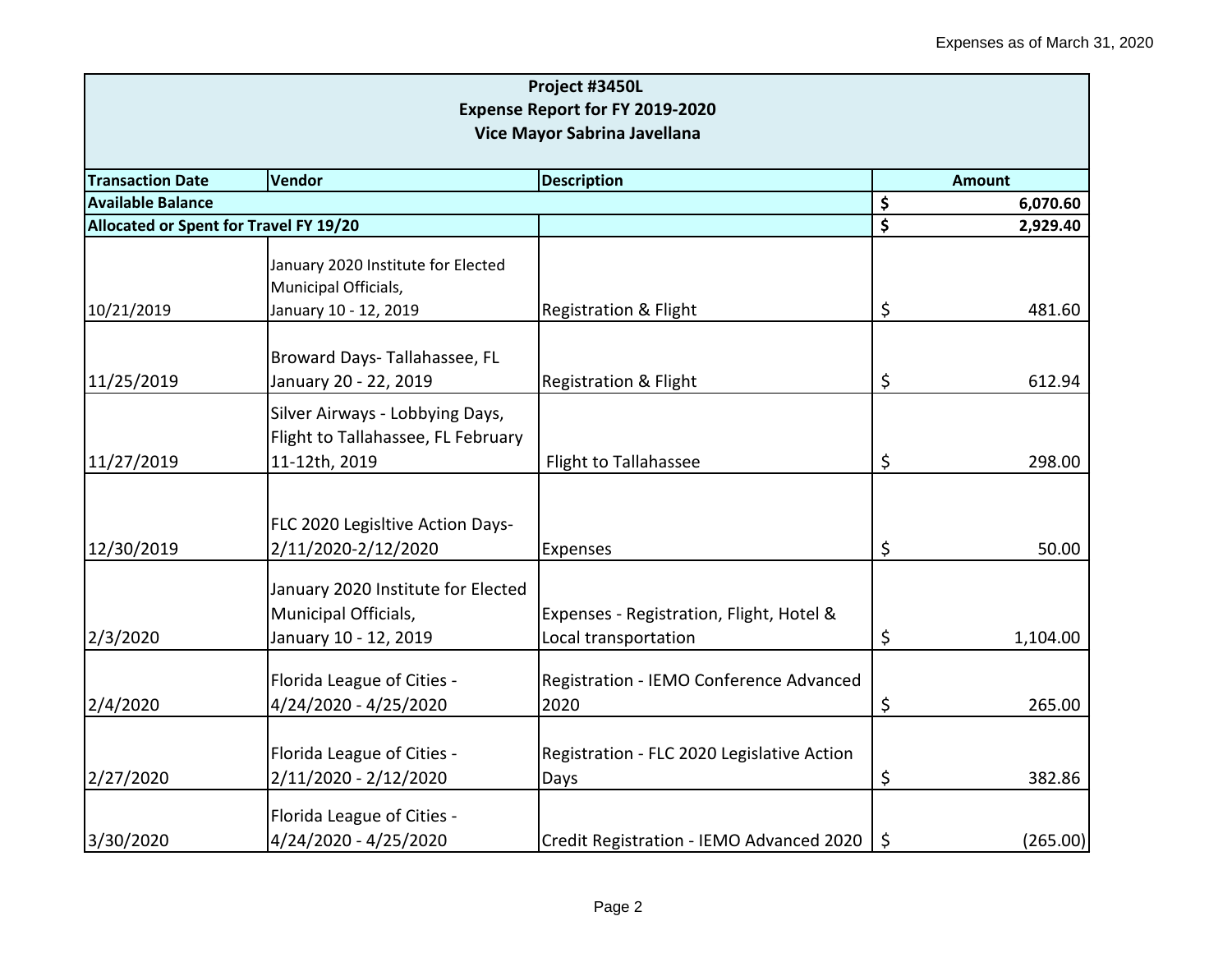| Project #3450E<br><b>Expense Report for FY 2019-2020</b><br><b>Commissioner Michele Lazarow</b> |        |                    |  |  |               |  |
|-------------------------------------------------------------------------------------------------|--------|--------------------|--|--|---------------|--|
| <b>Transaction Date</b>                                                                         | Vendor | <b>Description</b> |  |  | <b>Amount</b> |  |
| <b>Available Balance</b>                                                                        |        |                    |  |  | 9,000.00      |  |
| Allocated or Spent for Travel FY 19/20                                                          |        |                    |  |  |               |  |
|                                                                                                 |        |                    |  |  |               |  |
|                                                                                                 |        |                    |  |  |               |  |
|                                                                                                 |        |                    |  |  |               |  |
|                                                                                                 |        |                    |  |  |               |  |
|                                                                                                 |        |                    |  |  |               |  |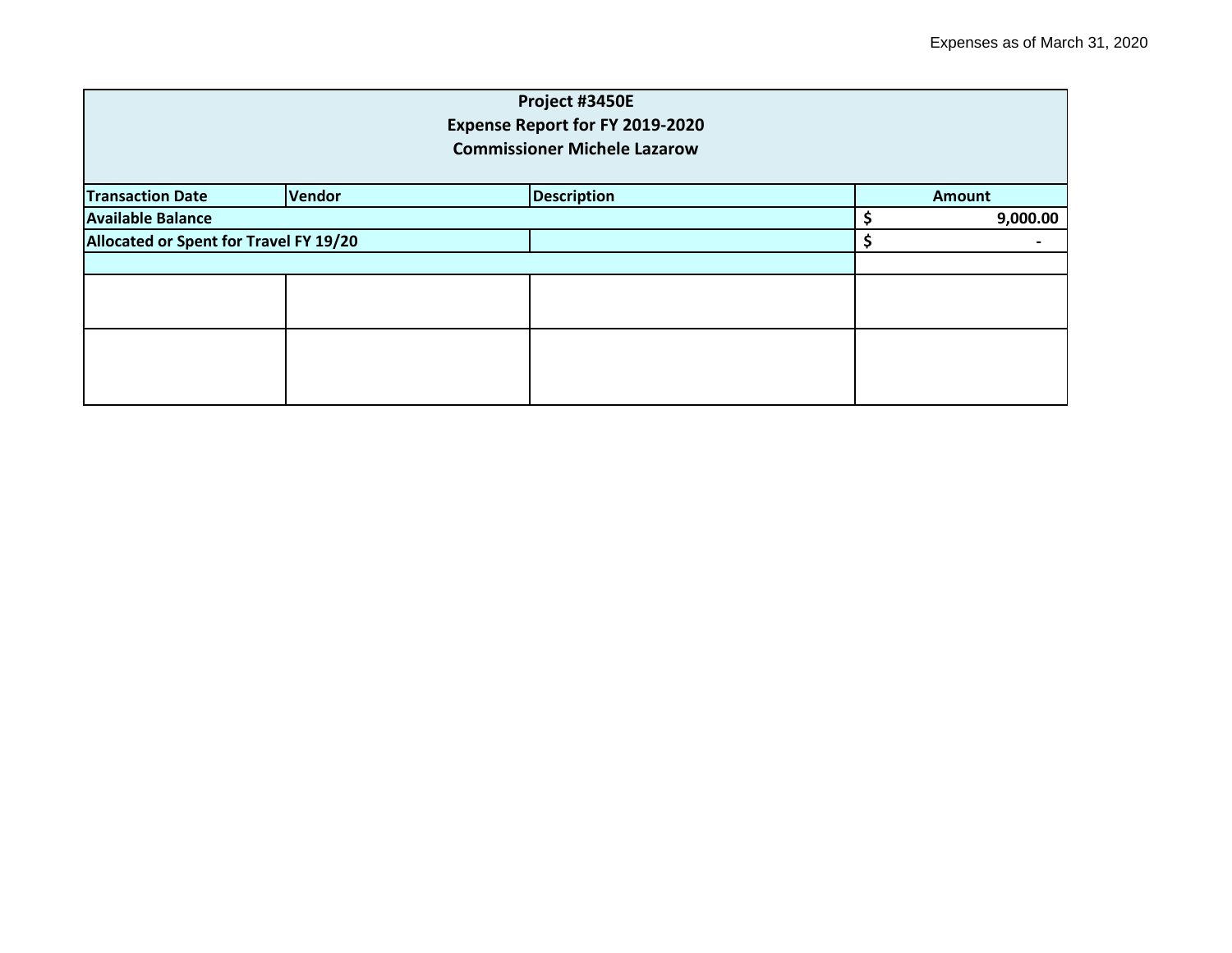| Project #3450H<br><b>Expense Report for FY 2019-2020</b><br><b>Commissioner Annabelle Lima-Taub</b> |                                                  |                                                                                     |    |               |  |
|-----------------------------------------------------------------------------------------------------|--------------------------------------------------|-------------------------------------------------------------------------------------|----|---------------|--|
| <b>Transaction Date</b>                                                                             | <b>Vendor</b>                                    | <b>Description</b>                                                                  |    | <b>Amount</b> |  |
| <b>Available Balance</b>                                                                            |                                                  |                                                                                     | \$ | 4,987.71      |  |
| Allocated or Spent for Travel FY 19/20                                                              |                                                  | \$                                                                                  |    | 4,012.29      |  |
| 11/12/2019                                                                                          | Florida Priorities Summit - November<br>19, 2019 | Summit                                                                              | \$ | 187.29        |  |
| 11/27/2019                                                                                          | IAC National Summit 2019 -<br>December 5-8, 2019 | Summit                                                                              | \$ | 255.00        |  |
| 12/3/2019                                                                                           | Publix                                           | Budget transfer for (Holiday -<br><b>Gourmet Cookies for all City</b><br>Employees) | \$ | 70.00         |  |
| 3/1/2020                                                                                            | Paws 2 Care Coalition Inc.                       | Donation                                                                            | \$ | 3,500.00      |  |